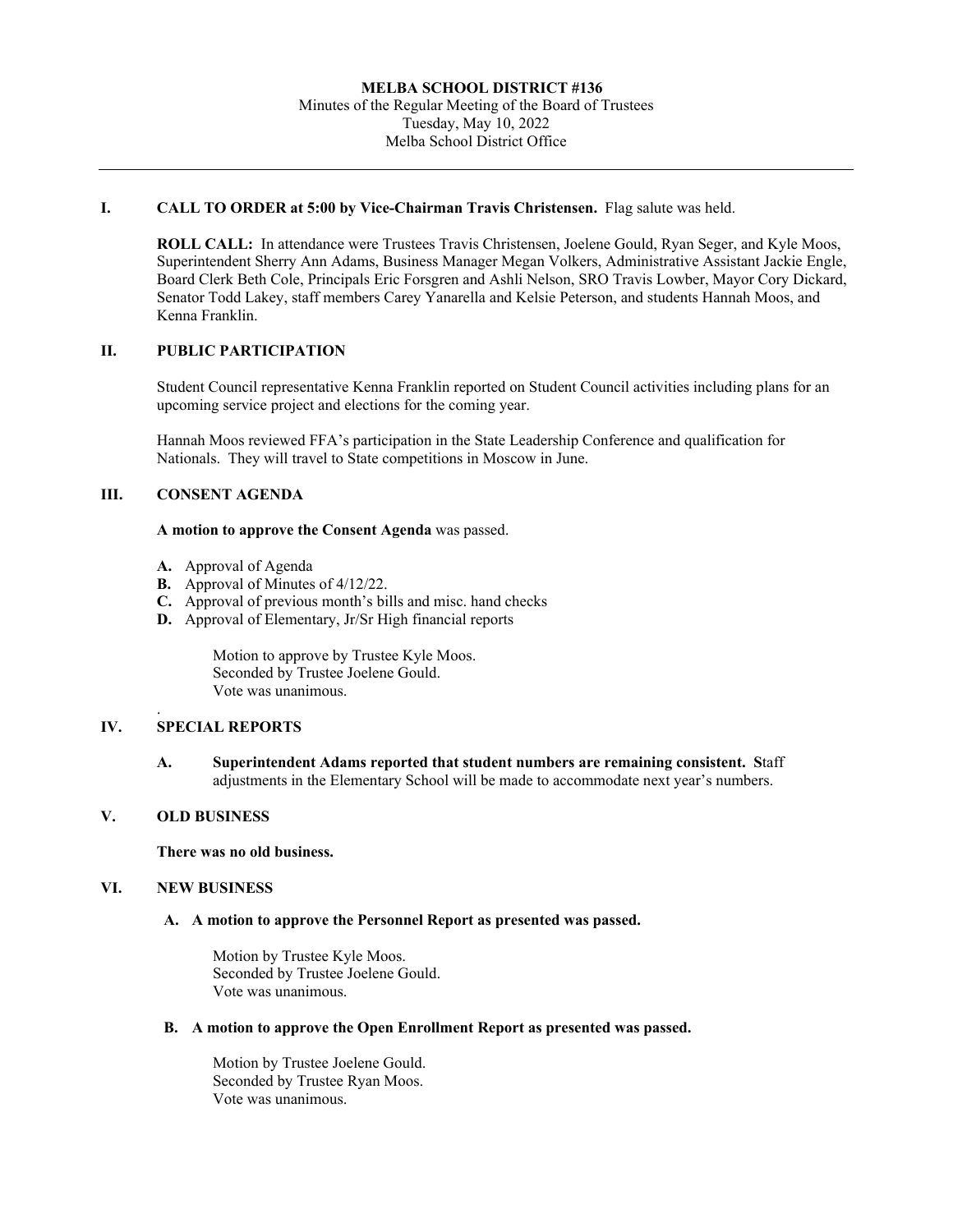### **C. The Board approved an Extended Trip Request for FCCLA.**

Motion by Trustee Kyle Moos. Seconded by Trustee Ryan Seger. Vote was unanimous.

### **D. The Board approved an Extended Trip Request for the Melba Cheer Team.**

Motion by Trustee Kyle Moos. Seconded by Trustee Ryan Seger. Vote was unanimous.

#### **E. The Board approved an Extended Trip Request for FFA.**

Motion by Trustee Kyle Moos. Seconded by Trustee Ryan Seger. Vote was unanimous.

#### **F. The Board approved an Extended Trip Request for Crystal Myers' Art trip in 2024.**

Motion by Trustee Kyle Moos. Seconded by Trustee Ryan Seger. Vote was unanimous.

#### **G. The Board approved an Extended Trip Request for Football.**

Motion by Trustee Kyle Moos. Seconded by Trustee Ryan Seger. Vote was unanimous.

- **H. Dr. Adams reviewed the 2022-2023 Negotiated Agreement.** The improvement in the cost of the Pacific Source insurance plan for the next school year was welcomed and additional teacher meetings will be held on Fridays. A motion to approve the agreement was passed.
- **I. The board discussed a change in expectations for the High School Parking Lot.** Principal Forsgren and School Resource Officer Lowber recommended closing the campus for driving at lunch. Students will be allowed to walk off campus during lunch, but students will be restricted from the parking lot. A motion to approve this change was passed.

Motion by Trustee Kyle Moos. Seconded by Trustee Joelene Gould. Vote was unanimous.

**J. Business Manager Megan Volkers reviewed the two bids received for fuel and propane for the coming year.** A motion to accept the Valleywide bid for fuel and the Suburban Propane bid for propane was passed.

Motion by Trustee Kyle Moos. Seconded by Trustee Ryan Seger. Vote was unanimous.

**K. The board discussed recommendations for refinancing the school bond considering the benefits of a defeasance or a bank refinance.** A motion to proceed with plans to refinance the bond with a fixed rate loan from the bank was passed. A final decision will be made in June.

Motion by Trustee Ryan Seger. Seconded by Trustee Kyle Moos. Vote was unanimous.